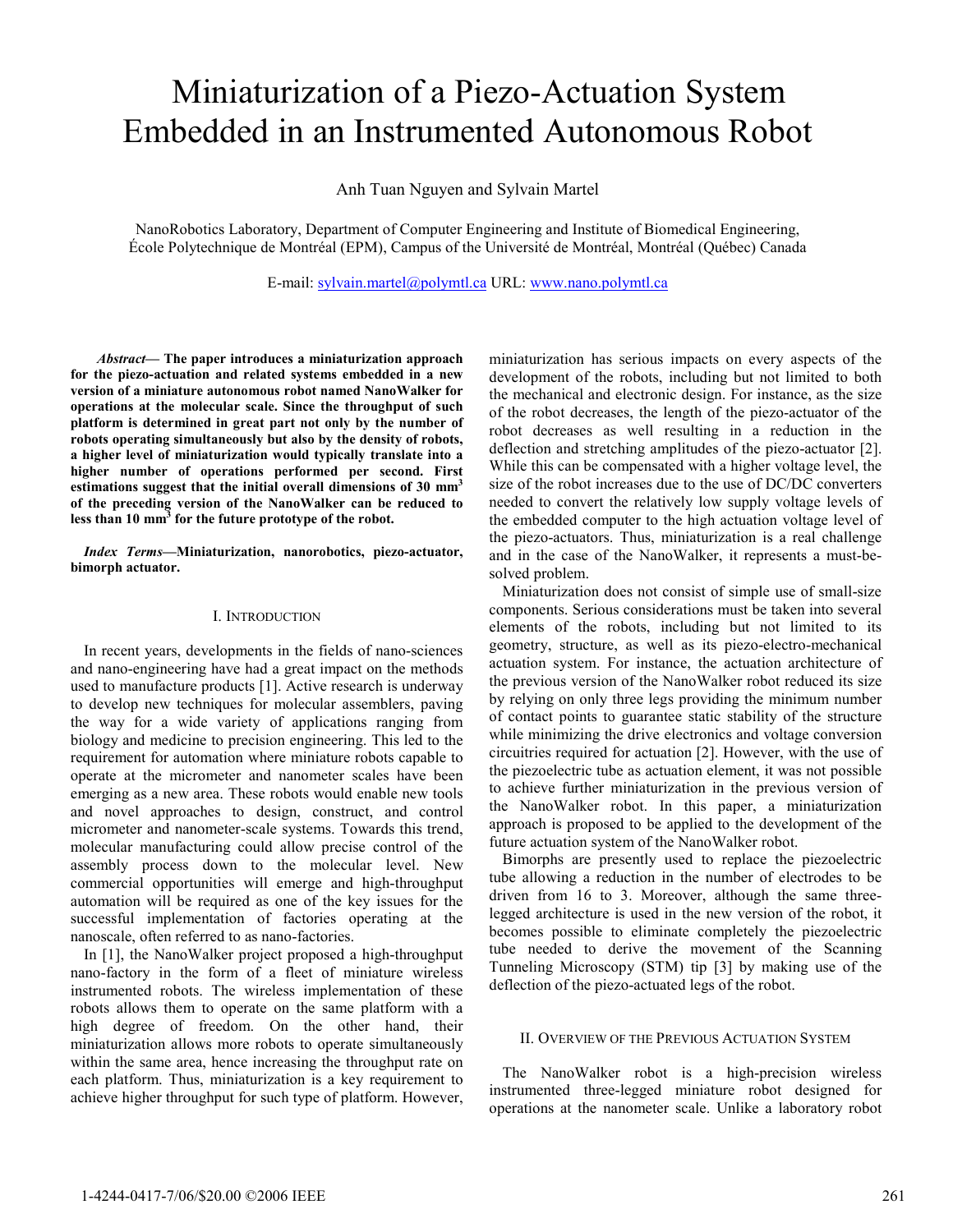that might move samples from one instrument to another, the NanoWalker robot is designed to function as a mobile scientific instrument [4]. Its name is due to its capacity of locomotion in the nanometer range.

To appreciate the benefits of the miniaturization approach proposed in this paper, this section presents an overview of the piezo-actuated system implemented for the previous version of the NanoWalker robot which measures approximately 30 mm<sup>3</sup> . A diagram of this implementation is depicted in Fig. 1. As shown, the basic structure of the robot consisted of the platform body mounted on three legs made of piezoceramic tubes. An instrument, such as a STM, can be installed in the middle of the platform to perform the task assigned to the robot through interactions at the nanometer-scale.



Fig. 1 The NanoWalker robot with its three-leg piezoelectric actuators (embedded electronics not shown). The DC/DC converters required for voltage conversions are shown as large blocks.

As for the previous version, the piezo-locomotion system of the new version of the NanoWalker relies on a three-legged architecture formed as a triangle with the apex pointing upward. The legs are separated by an angle of 120 degrees from each others on the horizontal plane and an angle of 45 degrees vertically or with respect to the surface. This architecture guarantees minimum implementation for static stability of the structure and as a result, it reduces the amount of electronics and power required for motion drive and control.

In the previous implementation, each leg as well as the actuator used to scan the surface with the embedded STM consisted of a piezoelectric tube. Deflections of these actuators are achieved by applying voltages to quadrant electrodes as shown in Fig. 2. This configuration of the electrodes enables different motions by proper deflections and coordination among each leg. To perform large deflections, a relatively high voltage level of ±150 volts was required, which posed serious constraints on miniaturization mainly due to the unavoidable presence of the DC/DC converters.





Fig. 2 Diagram of a piezoelectric tube used to implement the leg.

## III. MINIATURIZATION APPROACH

The approach presented here proposes several steps to achieve further miniaturization in the development of the actuation system of the NanoWalker robot, they are summarized in the following sections.

## A. Geometry to Minimize Space

As shown in Fig. 3, the three legs of the robot are fixed on the three lower faces of a cube allowing all electronic components (dies, resistors, etc.) to be put on the three upper faces. The instrument carried by the robot is placed underneath at the center of the body, achieving symmetry and stability at the same time.



Fig. 3 Geometry of the new NanoWalker robot

### B. Actuation Mechanism to Reduce Control Elements

The choice of the actuation mechanism has a non-negligible impact on the miniaturization. The previous actuation system of the NanoWalker relied on the use of piezoelectric tube configured as shown in Fig. 2. Although requirements for precision and displacement speed might be met using this type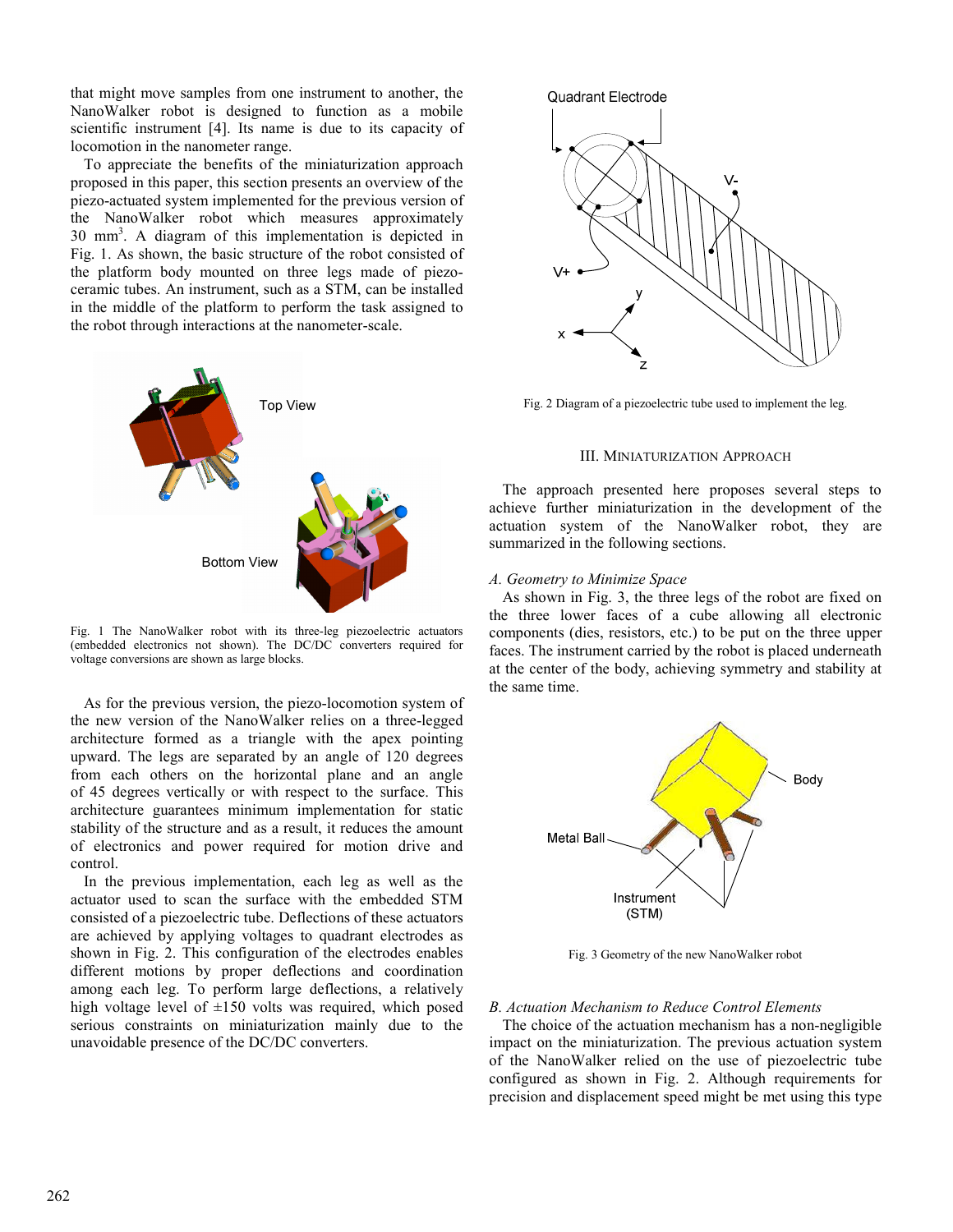of actuator, it was not possible to reduce further the size of the robot due to the complexity of the driving hardware to control the 16 electrodes of the 4 piezo-tubes (4 electrodes on each tube, 3 tubes for the 3 legs and 1 tube for the STM) as well as the large size of the 3 DC/DC converters needed to supply the power to the piezo-tubes.

On the other hand, the two-layer parallel-mode version of the bimorph actuator depicted in Fig. 4 can meet the requirements set for the NanoWalker robot in terms of precision and displacement speed while suiting well to miniaturization.



Fig. 4 Two-layer bending element in two modes of operation [from 5].

First, for the same motion, a two-layer element poled for parallel operation needs only half the voltage required for series operations reducing the power requirements by half. Second, by connecting the two outer electrodes to ground, two-way deflections can be controlled using only the middle electrode (see the parallel connection depicted in Fig. 4). This means that the number of electronic parts is significantly reduced, at least by half, providing a greater level of miniaturization. Moreover, the deflection of each leg will be controlled by only one electrode while there will be no need to use any piezo-element to control the STM following the scanning mode shown in Fig. 5 [6].



Fig. 5 STM and scanning operations

## C. Architecture to Reduce Mechanical Structure

The new design can eliminate the need for the piezoelectric tube to control the scanning of the STM by bending the legs in appropriate amplitudes so that the tip of the instrument can move around the surface to be scanned as shown in Fig. 5. Although this technique does not offer a scanning control as flexible as the previous configuration based on a dedicated piezoelectric tube, the importance of miniaturization makes it a worthy trade-off.

# D. Avoidance of DC/DC Converters through Technologies using Similar Voltage Levels

The high voltage level required to drive the piezoelectric tubes in the previous version of the NanoWalker represents the main constraint for further miniaturization. Relatively large DC/DC converters were required to convert the low voltage level used by the on-board electronic components (e.g. onboard computer) to a higher voltage level  $(\pm 150 \text{ V})$  to drive the piezo-actuators, as shown in Fig. 6. For instance, it can be shown that for a 5A-type ceramic bimorph of 7.35 mm long, 0.508 mm wide, and 0.508 mm thick, a driving voltage as low as 5 volts, the same voltage provided to drive the on-board electronics, can be used. Thus, the use of DC/DC converters can be completely avoided, resulting in a substantial reduction of the overall size of the robot.



Fig. 6 Simplified block diagram of the main driving circuit of the STM piezoactuation element.

## E. Use of External Additional Actuation Force

The blocked force  $F$  of a bimorph resulted from a driving voltage  $V$  is given as

$$
F = 0.75 Y \, d_{31} \frac{WH}{L} V \, \tag{1}
$$

In Eq. 1,  $L$ ,  $W$ ,  $H$  are the dimensions of the bimorph in terms of length, width, and thickness, while  $d_{31}$  and Y are the piezoelectric strain constant and the Young's modulus of the material respectively.

Eq. 1 implies that a reduction of the driving voltage due to miniaturization will come along with a reduction of the actuation force. Therefore, in order to maintain miniaturization, additional force required for the locomotion